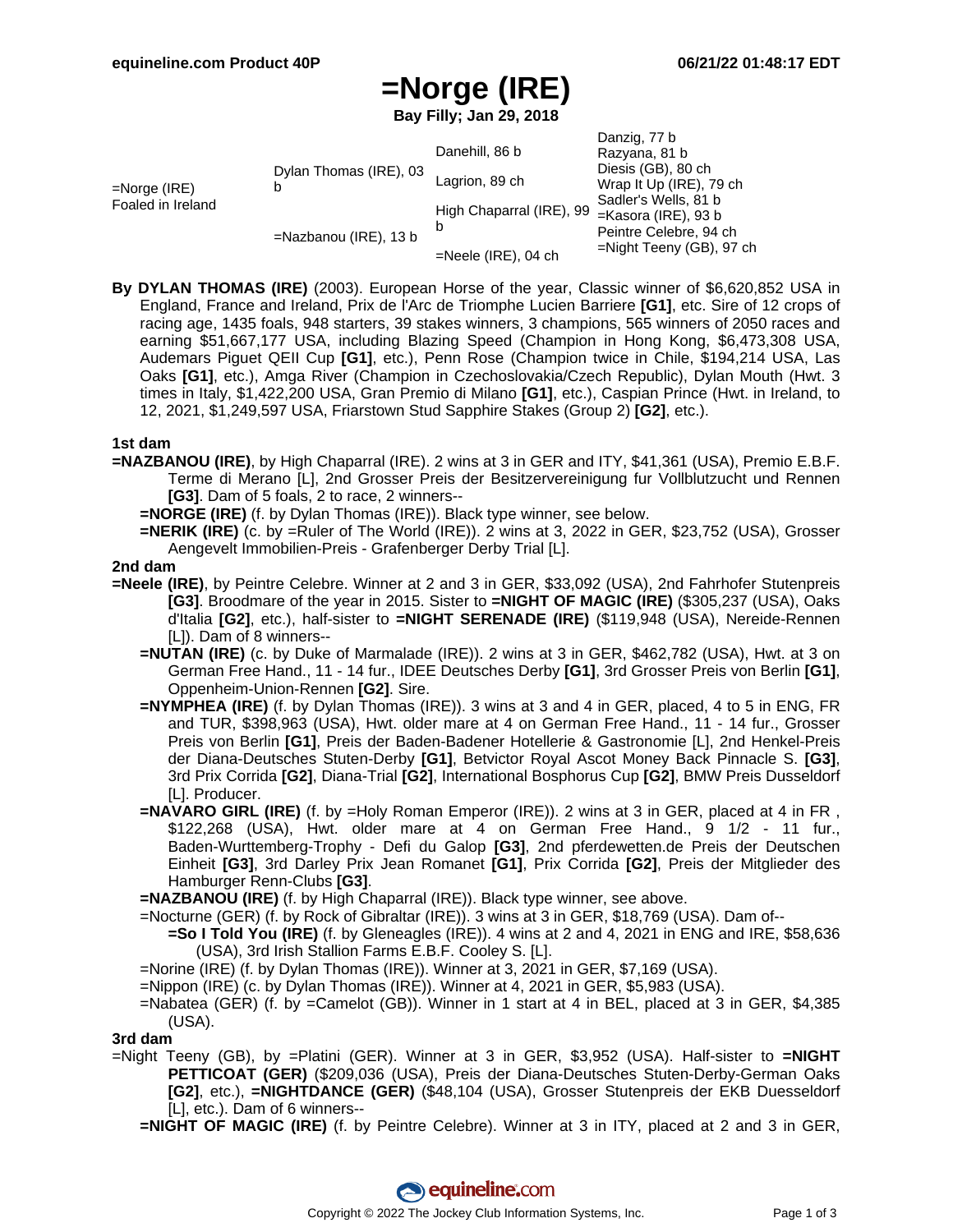# **=Norge (IRE)**

**Bay Filly; Jan 29, 2018**

\$305,237 (USA), Oaks d'Italia **[G2]**, 2nd Grosser Preis von DSW21-Deutsches St. Leger **[G3]**. Dam of--

- **=Nimrod (IRE)** (c. by High Chaparral (IRE)). 3 wins at 2 and 5 in GER and SWI, placed at 4 in FR , \$91,442 (USA), Horse of the year in Switzerland, Champion grass horse in Switzerland, 2nd Grand Prix Land Rover Jockey Club [L], 3rd XTIP Derby-Trial [L].
- **=NIGHTFLOWER (IRE)** (f. by Dylan Thomas (IRE)). 3 wins at 3 and 4 in GER, placed at 3 in FR , \$576,499 (USA), Hwt. older mare at 4 on German Free Hand., 11 - 14 fur., Preis von Europa **[G1]** twice, Diana-Trial **[G2]**, 2nd Henkel-Preis der Diana - German Oaks **[G1]**, Longines Grosser Preis von Baden **[G1]**, Longines - Grosser Preis von Baden **[G1]**, etc. Producer.

**=NACHTROSE (IRE)** (f. by =Australia (GB)). 2 wins in 3 starts at 3, 2022 in GER and ITY, \$190,195 (USA), Premio Oaks D'italia **[G2]**.

**=NIGHT SERENADE (IRE)** (f. by Golan (IRE)). 5 wins, 3 to 4 in FR and GER, \$119,948 (USA), Nereide-Rennen [L]. Producer.

**=Neele (IRE)** (f. by Peintre Celebre). Black type placed winner, see above.

=Nuit Polaire (IRE) (f. by Kheleyf). Winner at 3 in FR , \$32,758 (USA). Dam of--

- **INTELLOGENT (IRE)** (c. by =Intello (GER)). 4 wins, 2 to 6, placed at 6, 2021 in FR , placed at 7, 2022 in ENG, \$712,317 (USA), Qatar Prix Jean Prat **[G1]**, Prix de Guiche **[G3]**, 2nd La Coupe de Maisons Laffitte **[G3]**, Prix Omnium II [L], 3rd Prix d'Harcourt **[G2]**, etc.
- **=Lightupthenight (GB)** (f. by =Dutch Art (GB)). 2 wins at 3 in FR , \$54,292 (USA), 3rd Prix Amandine [L].
- =Melon (GB) (g. by =Medicean (GB)). 6 wins, 3 to 10, 2022 in FR and IRE, placed, 5 to 8 in ENG, \$585,915 (USA).
- =Dream Prize (IRE) (g. by Peintre Celebre). Winner at 3 in ENG, \$7,855 (USA).

## **4th dam**

=Nightrockette (GER), by =Rocket (GB). Unraced in Germany. Dam of 9 winners, including--

- **=NIGHT PETTICOAT (GER)** (f. by =Petoski (GB)). 3 wins at 2 and 3 in GER, \$209,036 (USA), Preis der Diana-Deutsches Stuten-Derby-German Oaks **[G2]**, 12 Diana-Trial/Las Vegas-Slenderella [L], 2nd BMW St. Leger-Deutsches St. Leger **[G2]**, 3rd Preis der Hannoverschen Sparkassen und der VGH-Deutscher Stutenpreis **[G3]**.
	- **=NEXT DESERT (IRE)** (c. by =Desert Style (IRE)). 5 wins in 9 starts at 2 and 3 in GER, \$525,107 (USA), Hwt. at 3 on German Free Hand., 11 - 14 fur., BMW 133 Deutsches Derby **[G1]**, 167 Oppenheim-Union-Rennen **[G2]**, Preis des Gestuets Wiesenhof-Dr. Busch-Memorial **[G3]**, 2nd Mehl-Mulhens-Rennen-German Two Thousand Guineas **[G2]**, Credit Suisse Private Banking-Pokal **[G1]**, etc. Sire.
	- **=NEXT GINA (GER)** (f. by Perugino). 3 wins at 3 and 4 in GER, \$286,154 (USA), Buchmacher Springer-Preis der Diana-145 Deutsches Stuten-Derby-German Oaks **[G1]**, 2nd Preis der Jungheinrich Gabelstapler **[G3]**, 3rd 56 Kolner Fruhjahrs-Stuten-Preis [L].
	- **=Next Vision (IRE)** (c. by Rock of Gibraltar (IRE)). 4 wins at 4 and 5 in GER, \$84,742 (USA), 2nd Preis des Winterfavoriten **[G3]**, Junioren Preis [L], 3rd AARON Automobile-Herbstpreis Listenrennen [L].
	- **=Next Green (GER)** (f. by Green Desert). Winner at 3 in GER, \$22,038 (USA), 2nd Winterkonigin-Trial [L].
	- **=Next Style (IRE)** (c. by =Desert Style (IRE)). Winner at 3 in GER, \$19,313 (USA), 2nd Junioren-Preis [L].
	- **=Next Holy (IRE)** (f. by =Holy Roman Emperor (IRE)). Winner at 3 and 4 in GER, placed at 3 in SVK, 3rd RaceBets.com Diana-Trial [L].
- **=NIGHTDANCE (GER)** (f. by Shareef Dancer). 2 wins at 3 in GER, \$48,104 (USA), Grosser Stutenpreis der EKB Duesseldorf [L], 3rd Preis der Stadtsparkasse Hannover und der VGH-72 Deutscher Stutenpreis **[G3]**.
	- **=Nightdance Paolo (GER)** (c. by Paolini (GER)). 5 wins, 2 to 4 in GER and SWI, \$109,885 (USA), Horse of the year in Switzerland, 2nd Hubertus-Liebrecht-Gedachtnispreis **[G3]**, Preis des Casino Baden-Baden [L], 3rd Fruhjahrspreis des Bankhauses Metzler-Stadtrat Albert von Metzler-Rennen **[G3]**, oneXtwo.com Bavarian Classic **[G3]**, Grand Prix Land Rover Jockey Club [L].
	- **=NIGHTDANCE FOREST (IRE)** (f. by \$Charnwood Forest (IRE)). 4 wins at 3 and 4 in GER, \$150,445 (USA), Hwt. older mare at 4 on German Free Hand., 5 - 7 fur., Grosser Preis von Lotto Hamburg-Auktionsrennen [L], Frankfurter Stuten-Meile-Grosser Preis der Frankfurter